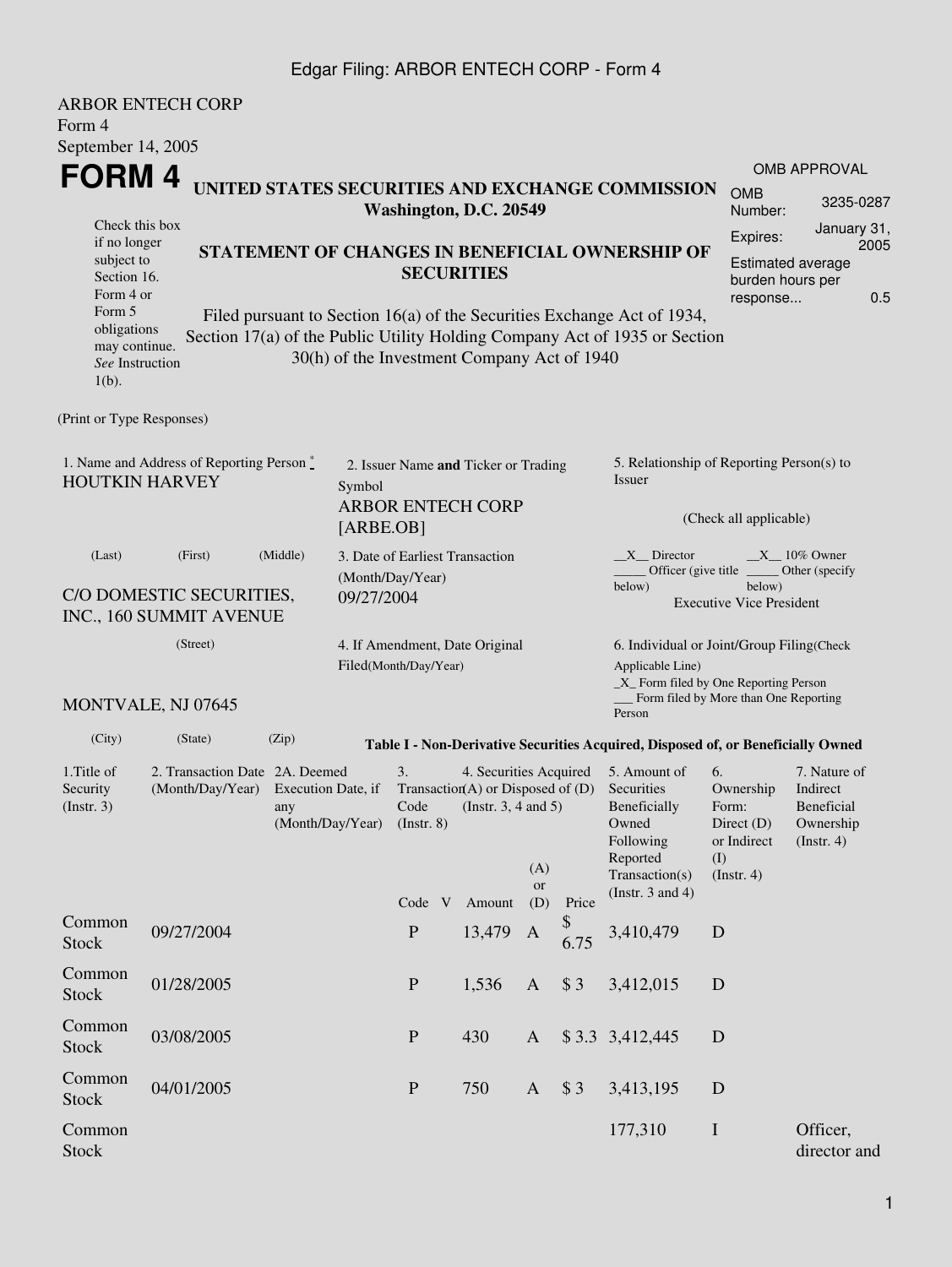## Edgar Filing: ARBOR ENTECH CORP - Form 4

|                                                      |                                                                       |                                                    |                                                                                                                                                 |                                                     |                                                                                                                         |                                                                                                                                                                         |                    |                                                                                | 50%<br>Financial<br>Services,<br>Inc.                      | shareholder<br>of Rushmore                                |                                                                                        |
|------------------------------------------------------|-----------------------------------------------------------------------|----------------------------------------------------|-------------------------------------------------------------------------------------------------------------------------------------------------|-----------------------------------------------------|-------------------------------------------------------------------------------------------------------------------------|-------------------------------------------------------------------------------------------------------------------------------------------------------------------------|--------------------|--------------------------------------------------------------------------------|------------------------------------------------------------|-----------------------------------------------------------|----------------------------------------------------------------------------------------|
|                                                      |                                                                       |                                                    | Reminder: Report on a separate line for each class of securities beneficially owned directly or indirectly.                                     | number.                                             |                                                                                                                         | Persons who respond to the collection of<br>information contained in this form are not<br>required to respond unless the form<br>displays a currently valid OMB control |                    |                                                                                | <b>SEC 1474</b><br>$(9-02)$                                |                                                           |                                                                                        |
|                                                      |                                                                       |                                                    | Table II - Derivative Securities Acquired, Disposed of, or Beneficially Owned<br>(e.g., puts, calls, warrants, options, convertible securities) |                                                     |                                                                                                                         |                                                                                                                                                                         |                    |                                                                                |                                                            |                                                           |                                                                                        |
| 1. Title of<br>Derivative<br>Security<br>(Insert. 3) | 2.<br>Conversion<br>or Exercise<br>Price of<br>Derivative<br>Security | 3. Transaction Date 3A. Deemed<br>(Month/Day/Year) | Execution Date, if<br>any<br>(Month/Day/Year)                                                                                                   | 4.<br>TransactionNumber<br>Code<br>$($ Instr. 8 $)$ | 5.<br>of<br>Derivative<br>Securities<br>Acquired<br>$(A)$ or<br>Disposed<br>of(D)<br>$($ Instr. $3,$<br>$4$ , and $5$ ) | 6. Date Exercisable and<br><b>Expiration Date</b><br>(Month/Day/Year)                                                                                                   |                    | 7. Title and<br>Amount of<br>Underlying<br>Securities<br>(Instr. $3$ and $4$ ) |                                                            | 8. Price of<br>Derivative<br>Security<br>$($ Instr. 5 $)$ | 9. N <sub>u</sub><br>Deriv<br>Secur<br>Bene<br>Own<br>Follo<br>Repo<br>Trans<br>(Instr |
|                                                      |                                                                       |                                                    |                                                                                                                                                 |                                                     | Code $V(A)$ (D)                                                                                                         | Date<br>Exercisable                                                                                                                                                     | Expiration<br>Date |                                                                                | Amount<br><b>or</b><br>Title Number<br>of<br><b>Shares</b> |                                                           |                                                                                        |
|                                                      | <b>Reporting Owners</b>                                               |                                                    |                                                                                                                                                 |                                                     |                                                                                                                         |                                                                                                                                                                         |                    |                                                                                |                                                            |                                                           |                                                                                        |
|                                                      |                                                                       | <b>Reporting Owner Name / Address</b>              |                                                                                                                                                 |                                                     | <b>Relationships</b>                                                                                                    |                                                                                                                                                                         |                    |                                                                                |                                                            |                                                           |                                                                                        |
|                                                      |                                                                       |                                                    | Director                                                                                                                                        | 10% Owner                                           |                                                                                                                         | Officer                                                                                                                                                                 | Other              |                                                                                |                                                            |                                                           |                                                                                        |
|                                                      | HOUTKIN HARVEY<br><b>160 SUMMIT AVENUE</b><br>MONTVALE, NJ 07645      | C/O DOMESTIC SECURITIES, INC.                      | X                                                                                                                                               | X                                                   |                                                                                                                         | Executive<br>Vice<br>President                                                                                                                                          |                    |                                                                                |                                                            |                                                           |                                                                                        |
|                                                      |                                                                       |                                                    |                                                                                                                                                 |                                                     |                                                                                                                         |                                                                                                                                                                         |                    |                                                                                |                                                            |                                                           |                                                                                        |

## **Signatures**

| s/Harvey<br>Houtkin                               | 09/13/2005 |  |  |  |  |  |
|---------------------------------------------------|------------|--|--|--|--|--|
| ** <i>Signature</i> of<br><b>Reporting Person</b> | Date       |  |  |  |  |  |